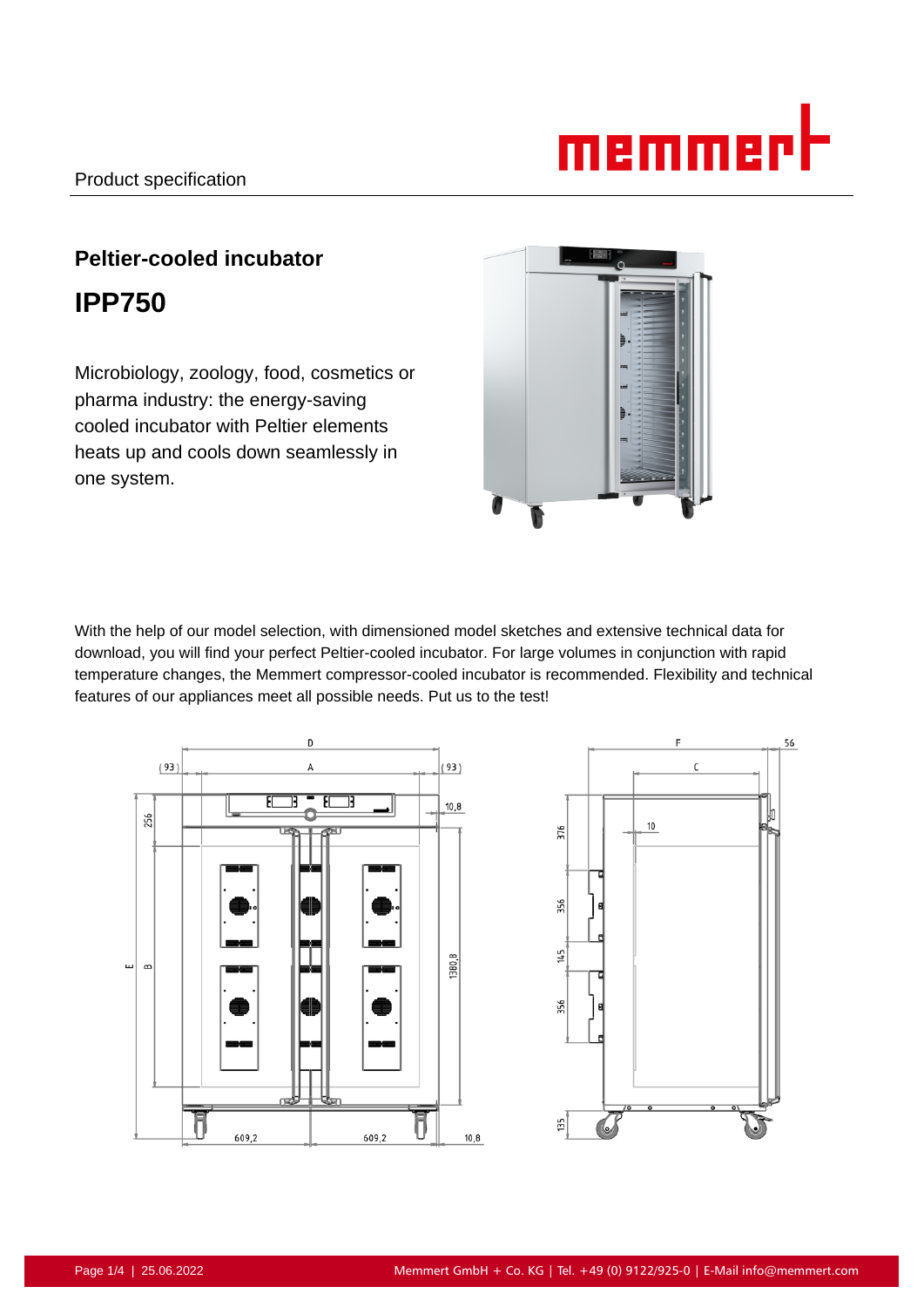# **Temperature**

| Setting temperature range              | 0 to $+70$ °C                                                                    |
|----------------------------------------|----------------------------------------------------------------------------------|
| Working temperature range              | with light: $+10$ to $+40$ °C                                                    |
| Working temperature range              | without light: from 0 (at least 20 below ambient temperature) to $+70^{\circ}$ C |
| <b>Setting accuracy</b><br>temperature | 0.1 °C                                                                           |
| <b>Temperature sensor</b>              | 1 Pt100 sensor DIN class A in 4-wire-circuit                                     |

#### **Control technology**

| Language setting             | German, English, Spanish, French, Polish, Czech, Hungarian                                                               |
|------------------------------|--------------------------------------------------------------------------------------------------------------------------|
| <b>ControlCOCKPIT</b>        | SingleDISPLAY. Adaptive multifunctional digital PID-microprocessor controller with high-definition<br>TFT-colour display |
| Timer                        | Digital backwards counter with target time setting, adjustable from 1 minute to 99 days                                  |
| <b>Function SetpointWAIT</b> | the process time does not start until the set temperature is reached                                                     |
| Calibration                  | three freely selectable temperature values                                                                               |
| adjustable parameters        | temperature (Celsius or Fahrenheit), programme time, time zones, summertime/wintertime                                   |

#### **Ventilation**

| <b>Convection</b> | forced ventilation by Peltier fan |
|-------------------|-----------------------------------|
|                   |                                   |

#### **Communication**

| <b>Documentation</b> | programme stored in case of power failure                                                                                                                                                                                       |
|----------------------|---------------------------------------------------------------------------------------------------------------------------------------------------------------------------------------------------------------------------------|
| Programming          | AtmoCONTROL software for reading out, managing and organising the data logger via Ethernet<br>interface (temporary trial version can be downloaded). USB stick with AtmoCONTROL software<br>available as accessory (on demand). |

| <b>Safety</b>         |                                                                                  |
|-----------------------|----------------------------------------------------------------------------------|
| Temperature control   | adjustable electronic overtemperature monitor and mechanical temperature limiter |
| Autodiagnostic system | for fault analysis                                                               |
|                       |                                                                                  |

# **Heating concept**

**Peltier** energy-saving Peltier heating-/cooling system integrated in the rear (heat pump principle)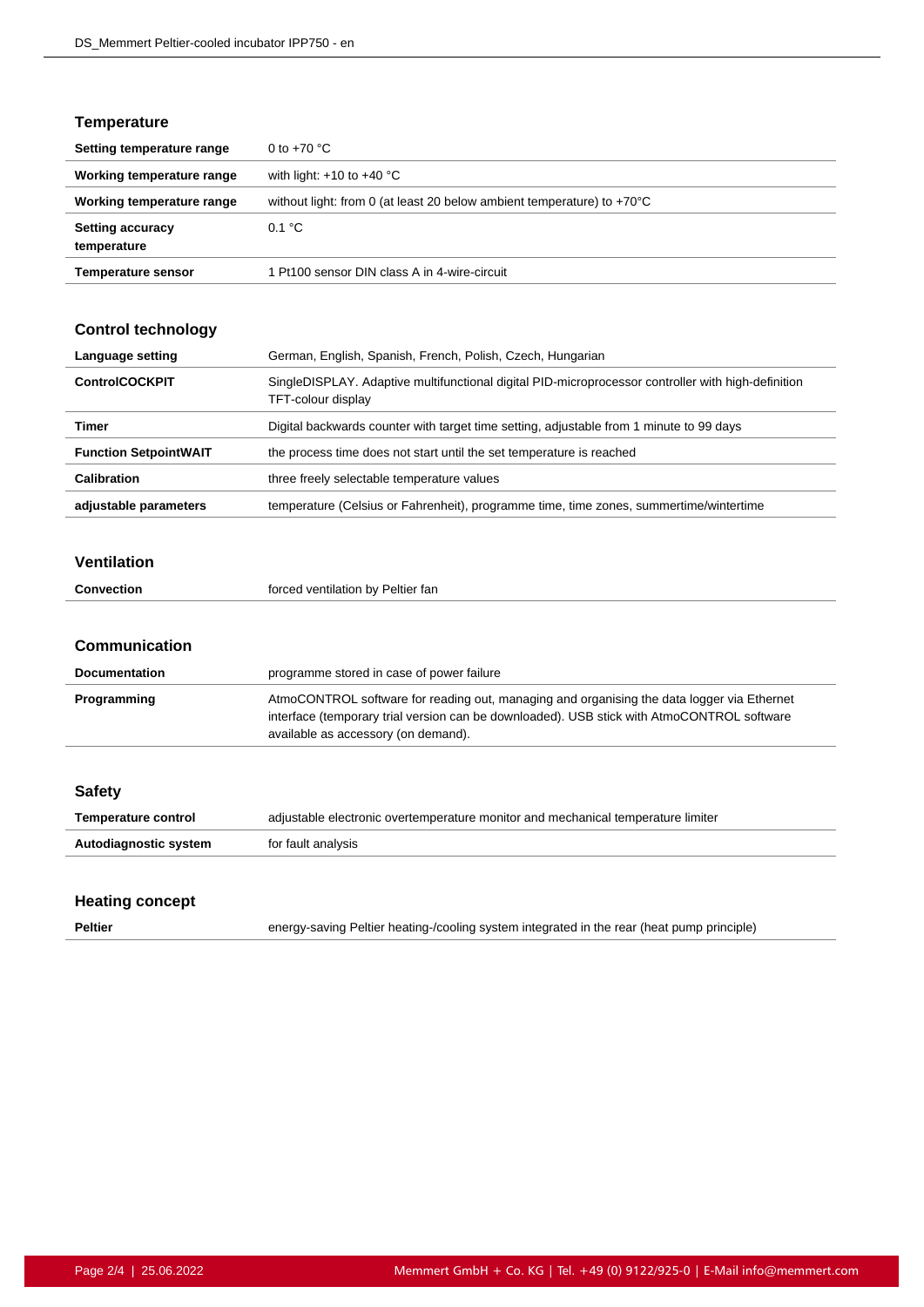# **Standard equipment**

| Internals                     | 2 stainless steel grid(s), electropolished                                         |
|-------------------------------|------------------------------------------------------------------------------------|
| Works calibration certificate | for +10°C and +37°C                                                                |
| Door                          | inner glass doors                                                                  |
| Door                          | fully insulated stainless steel doors with 2-point locking (compression door lock) |

#### **Stainless steel interior**

| <b>Dimensions</b>         | $W_{(A)}$ x $h_{(B)}$ x $d_{(C)}$ : 1040 x 1200 x 600 mm (d less 10 mm for fan - Peltier) |
|---------------------------|-------------------------------------------------------------------------------------------|
| Volume                    | 749 I                                                                                     |
| Max. number of internals  | 14                                                                                        |
| Max. loading of chamber   | 200 kg                                                                                    |
| Max. loading per internal | 30 kg                                                                                     |
|                           |                                                                                           |

# **Textured stainless steel casing**

| <b>Dimensions</b> | $w_{(D)}$ x h <sub>(F)</sub> x d <sub>(F)</sub> : 1224 x 1720 x 856 mm (d +56mm door handle) |
|-------------------|----------------------------------------------------------------------------------------------|
| Installation      | on lockable castors                                                                          |
| Housing           | rear zinc-plated steel                                                                       |

#### **Electrical data**

| Voltage                | 230 V, 50/60 Hz |
|------------------------|-----------------|
| <b>Electrical load</b> | approx. 1300 W  |
| Voltage                | 115 V, 50/60 Hz |
| <b>Electrical load</b> | approx. 1300 W  |

#### **Ambient conditions**

| Set Up                     | The distance between the wall and the rear of the appliance must be at least 15 cm. The clearance<br>from the ceiling must not be less than 20 cm and the side clearance from walls or nearby appliances<br>must not be less than 5 cm. |
|----------------------------|-----------------------------------------------------------------------------------------------------------------------------------------------------------------------------------------------------------------------------------------|
| <b>Ambient temperature</b> | 16 °C to 40 °C                                                                                                                                                                                                                          |
| Humidity rh                | max. 70 %, non-condensing                                                                                                                                                                                                               |
| Altitude of installation   | max. 2,000 m above sea level                                                                                                                                                                                                            |
| Overvoltage category       | Ш                                                                                                                                                                                                                                       |
| <b>Pollution degree</b>    |                                                                                                                                                                                                                                         |